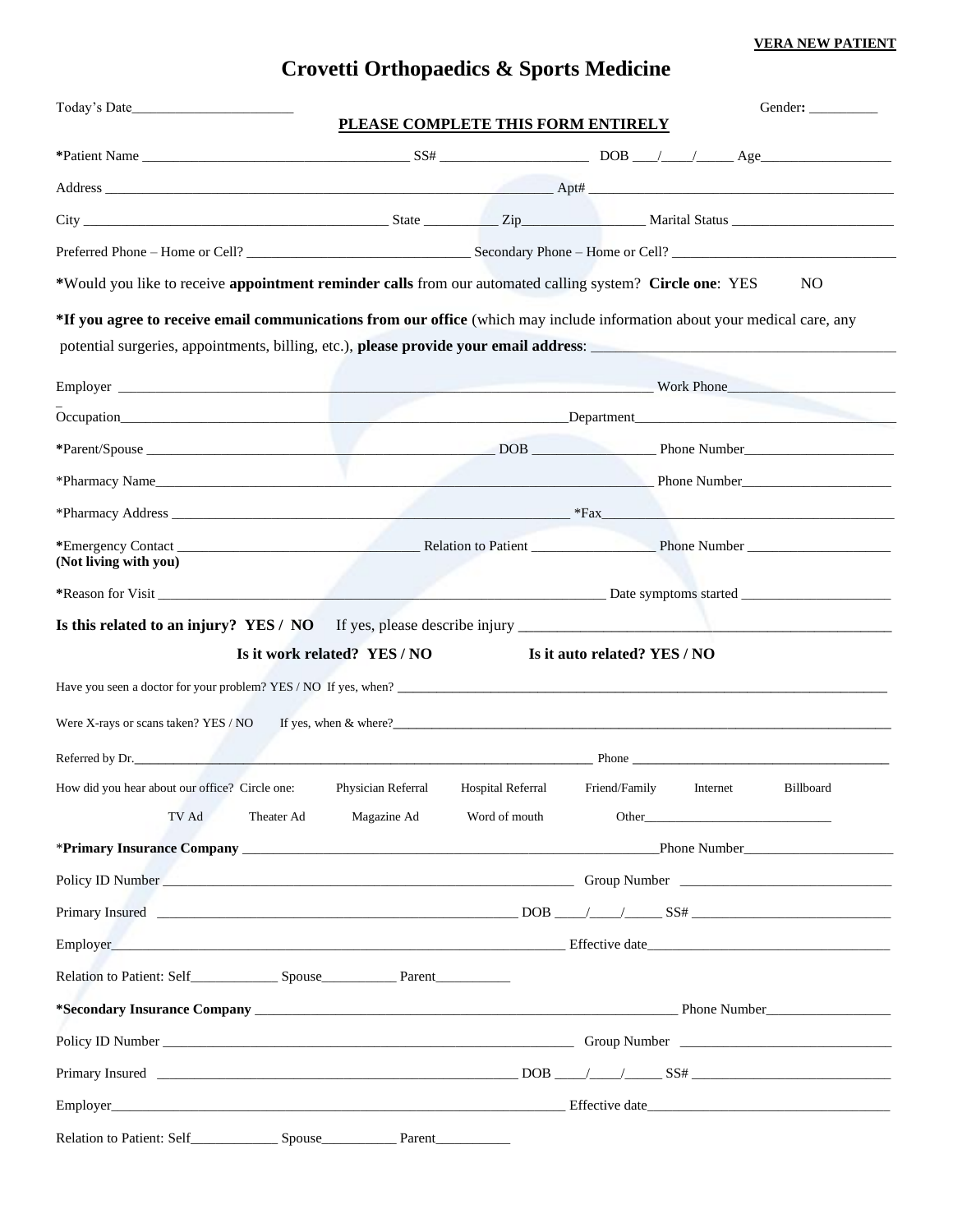| <b>MEDICATIONS</b> (prescribed,<br>OTC, and/or supplements) *** | <b>DOSE</b> | <b>REASON FOR MEDICATION</b> | <b>SIDE EFFECTS</b> |
|-----------------------------------------------------------------|-------------|------------------------------|---------------------|
|                                                                 |             |                              |                     |
|                                                                 |             |                              |                     |
|                                                                 |             |                              |                     |
|                                                                 |             |                              |                     |
|                                                                 |             |                              |                     |
|                                                                 |             |                              |                     |

#### **CHECK IF A MEDICATION LIST IS ATTACHED.**  $***$

#### **MEDICATION ALLERGIES: \_\_**

|                               |                |            | <b>REVIEW OF SYMPTOMS:</b> Are you currently having or have you had problems with: | (Please describe all YES responses) |
|-------------------------------|----------------|------------|------------------------------------------------------------------------------------|-------------------------------------|
| Eyes                          | N <sub>O</sub> | <b>YES</b> |                                                                                    |                                     |
| Ears, Nose, Throat            | NO             | <b>YES</b> |                                                                                    |                                     |
| Lungs, Breathing              | $\rm NO$       | <b>YES</b> |                                                                                    |                                     |
| Digestion                     | $\rm NO$       | <b>YES</b> |                                                                                    |                                     |
| <b>Bowel Movements</b>        | NO             | <b>YES</b> |                                                                                    |                                     |
| <b>Bladder Problems</b>       | NO             | <b>YES</b> |                                                                                    |                                     |
| Diabetes                      | N <sub>O</sub> | <b>YES</b> |                                                                                    |                                     |
| <b>High Blood Pressure</b>    | $\rm NO$       | <b>YES</b> |                                                                                    |                                     |
| <b>Heart Disease</b>          | NO             | <b>YES</b> |                                                                                    |                                     |
| <b>Bleeding Problems</b>      | $\rm NO$       | <b>YES</b> |                                                                                    |                                     |
| Numbness/Tingling             | $\rm NO$       | <b>YES</b> |                                                                                    |                                     |
| Blackout/Fainting             | NO             | <b>YES</b> |                                                                                    |                                     |
| <b>Psychological Problems</b> | NO             | <b>YES</b> |                                                                                    |                                     |
| AIDS/HIV                      | NO             | <b>YES</b> |                                                                                    |                                     |
| Cancer                        | $\rm NO$       | <b>YES</b> |                                                                                    |                                     |
| Arthritis                     | NO             | <b>YES</b> |                                                                                    |                                     |
| $_{\rm{TB}}$                  | NO             | <b>YES</b> |                                                                                    |                                     |
| Epilepsy                      | NO             | <b>YES</b> |                                                                                    |                                     |
|                               |                |            |                                                                                    |                                     |

#### PAST MEDICAL HISTORY:

| <b>Surgeries/Hospitalizations</b> | <b>Date &amp; Facility Name</b> | <b>Complications</b> |
|-----------------------------------|---------------------------------|----------------------|
|                                   |                                 |                      |
|                                   |                                 |                      |
|                                   |                                 |                      |
|                                   |                                 |                      |
|                                   |                                 |                      |

Have you ever had general anesthesia? YES / NO

If yes, did you have any problems with an<br>esthesia? YES / NO If yes, describe\_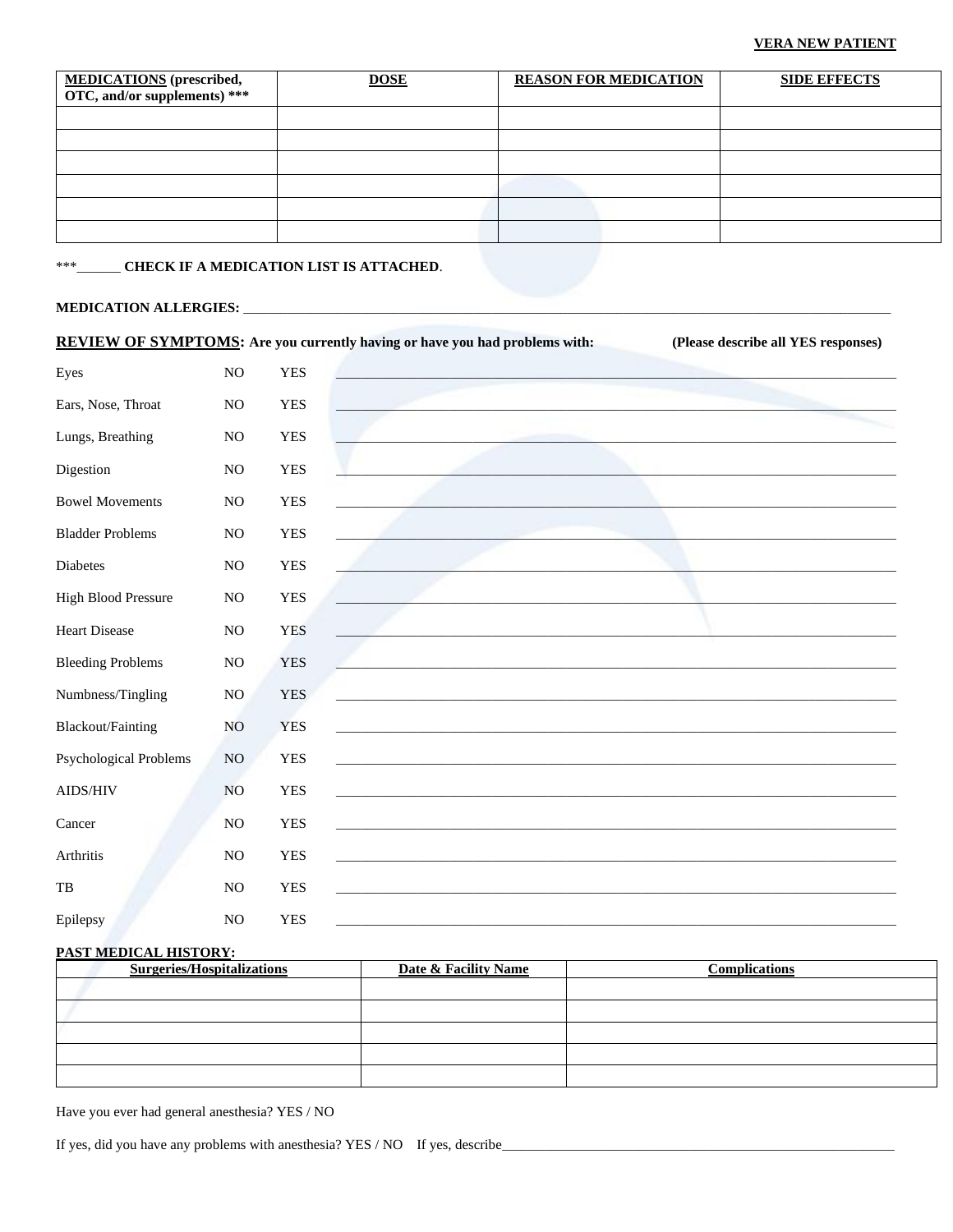#### **SOCIAL HISTORY**

| Are you a student? $Y / N$                                   |                        |                                                                                                                |                                                                                                                                                                                                                                  |
|--------------------------------------------------------------|------------------------|----------------------------------------------------------------------------------------------------------------|----------------------------------------------------------------------------------------------------------------------------------------------------------------------------------------------------------------------------------|
|                                                              |                        |                                                                                                                |                                                                                                                                                                                                                                  |
|                                                              |                        |                                                                                                                |                                                                                                                                                                                                                                  |
|                                                              |                        |                                                                                                                |                                                                                                                                                                                                                                  |
| Do you have a history of substance abuse? $Y / N$ What type? |                        |                                                                                                                |                                                                                                                                                                                                                                  |
|                                                              |                        |                                                                                                                |                                                                                                                                                                                                                                  |
|                                                              |                        |                                                                                                                |                                                                                                                                                                                                                                  |
|                                                              |                        |                                                                                                                |                                                                                                                                                                                                                                  |
|                                                              | What type of exercise? | Are you retired? $Y / N$<br>Are you employed? $Y/N$ Full time/ Part time Occupation<br>How many packs per day? | Do you live alone? $Y / N$<br>How often? Daily Weekly Monthly Rarely Never<br>How many years?<br>Have you quit smoking? $Y/N$ If yes, when? This year ____>1 year ____>5 years ____>10 years _____ Packs per day for _____ years |

#### **HIPAA RELEASE**

I authorize the following person(s) to be able to obtain my protected health information from Crovetti Orthopaedics & Sports Medicine. By listing someone below (such as a spouse, child, parent, trusted friend) you are giving our staff permission to communicate to another person about scheduling, treatment, care and billing as it pertains to you, the patient. If we do not have the information below, we **CANNOT** speak to anyone other than the patient about any protected health information.

If the patient is a minor, we are allowed to speak to the parent that consented to treatment.

| Name: | Relationship: | Phone: |
|-------|---------------|--------|
| Name: | Relationship: | Phone: |
| Name: | Relationship: | Phone: |

I wish no one to have access to my protected health information.

#### **Consent for Treatment and Payment**

I hereby request treatment by Crovetti Orthopaedics & Sports Medicine and consent to care and treatment as ordered by my physician(s). I authorize the release of information related to my treatment to my referring physician(s). I authorize Crovetti Orthopaedics & Sports Medicine to submit this claim on my behalf for the medical services provided. I hereby authorize my health insurance company to make payment(s) directly to Crovetti Orthopaedics & Sports Medicine, for any benefits that I may receive. I understand that I am financially responsible for all charges made to my account whether or not an insurance company, attorney, or third-party payer is involved with payment. I am responsible for all co-payment and coinsurance amounts, non-covered supplies, and services along with yearly deductibles. Payment for services is expected at the time services are rendered. I authorize the release of any information necessary to process my insurance claims and facilitate payment of my account by a third party. I understand that Crovetti Orthopaedics & Sports Medicine does not discriminate against any person on the basis of race, color, religion, gender or gender expression, sexual orientation, age, national origin, disability, or marital status.

| (*if patient is a minor $-$ <b>DO NOT SIGN</b> $-$ Parent/Guardian to sign next line) |               |
|---------------------------------------------------------------------------------------|---------------|
| (*if patient is a minor)                                                              |               |
|                                                                                       |               |
|                                                                                       | $\text{Date}$ |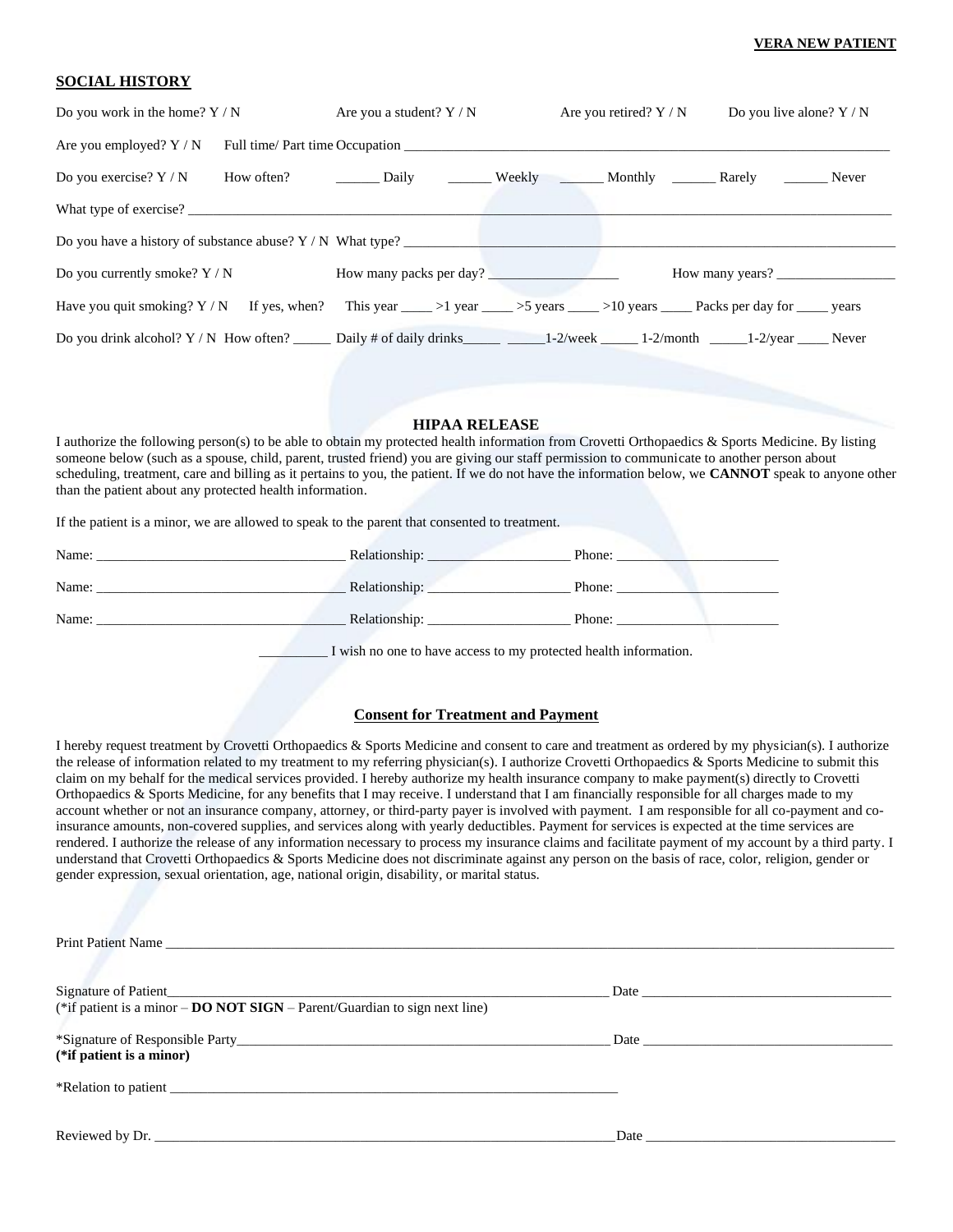

#### **Notice of Privacy Practices**

#### **This notice describes how your medical information may be used and disclosed and how you can get access to this information. Please review it carefully**.

We at Crovetti Orthopedics & Sports Medicine are committed to keeping the security and confidentiality of personal information that you provide to us. We do not sell or share patient information with marketing groups outside of our practice and its affiliate groups. This policy covers patient information including personal, financial or health information about a patient or patient relationship. We disclose this policy to you as required by federal and Nevada state regulations. If you have questions after reading this notice, please ask to speak with the practice manager.

#### **How We May Use or Disclose Your Health Information**

We protect the privacy of your health information. The law permits us to use or disclose your health information for the following purposes:

- • *Treatment, Payment, and Regular Health Care Operations* – Information obtained by us may be used or disclosed to a medical specialist, medical laboratory, or other healthcare provider providing treatment, and to bill your insurance carrier if you have third party coverage, and to record and monitor the service provided to you. Information will also be provided to you upon your request.
- • *As and When Required By Law* – We may use and disclose your health information to Public Health Officials, Law Enforcement, Health Oversight Activities (for audits, investigations, etc.), Judicial and Administrative, Deceased Person Information, Worker Compensation programs, Food & Drug Administration (FDA for reporting of adverse drug events and quality issues), if there is a serious threat to your health or safety, in times of National Security, if you are in the Military or a Veteran of the armed forces when requested, or if you become an inmate in a correctional facility.
- • *Personal Communications* – We may contact you to provide appointment reminders by email, voicemail messages, letters and other information about treatment alternatives or other health-related benefits and services that may be of interest to you as well as communicate with individuals involved in your care or payment for your care.
- • *Disclosures to Our Business Associates* – There are some services provided by us through contracts with business associates. When these services are contracted for, we may disclose health information about you to our business associate so that they can perform the job we have asked them to do and bill you or your third-party payer for services rendered. To protect your health information, we require the business associate to appropriately safeguard the health information.
- • *Victims of Abuse, Neglect, or Domestic Violence* – We may disclose your health information to a government authority, such as a social service or protective services agency, if we reasonably believe you are a victim of abuse, neglect, or domestic violence.

**Marketing Communications**. We must obtain your written authorization prior to using your health information to send you any marketing materials. We may communicate with you about products or services relating to your treatment, care, or providers without authorization.

#### **You have the following rights with respect to your health information:**

- •The right to request restrictions on the use and disclosure of your protected health information.
- •The right to receive confidential communications concerning your medical condition and treatment.
- •The right to inspect and receive a copy of your protected health information.
- •The right to request amendment or correction to your protected health information.
- •The right to receive an accounting of how and to whom your protected health information has been disclosed.

We are required by law to maintain the privacy of your protected health information and to provide you with this notice of privacy practices.

\_\_\_\_\_\_\_\_\_\_\_\_\_\_\_\_\_\_\_\_\_\_\_\_\_\_\_\_\_\_\_\_\_\_\_\_\_\_\_\_\_\_\_\_\_\_\_\_\_\_\_\_\_\_\_ \_\_\_\_\_\_\_\_\_\_\_\_\_\_\_\_\_\_\_\_\_\_\_\_\_\_\_\_\_\_\_\_\_\_\_\_\_\_\_\_\_\_\_\_\_\_\_\_\_\_\_\_\_\_\_\_

\_\_\_\_\_\_\_\_\_\_\_\_\_\_\_\_\_\_\_\_\_\_\_\_\_\_\_\_\_\_\_\_\_\_\_\_\_\_\_\_\_\_\_\_\_\_\_\_\_\_ \_\_\_\_\_\_\_\_\_\_\_\_\_\_\_\_\_\_\_\_\_\_\_\_\_\_\_\_\_\_\_\_\_\_\_\_\_\_\_\_\_\_\_\_\_\_\_\_\_\_\_\_

I have read and understand the above notice:

Print Patient Name **Patient Signature** Patient Signature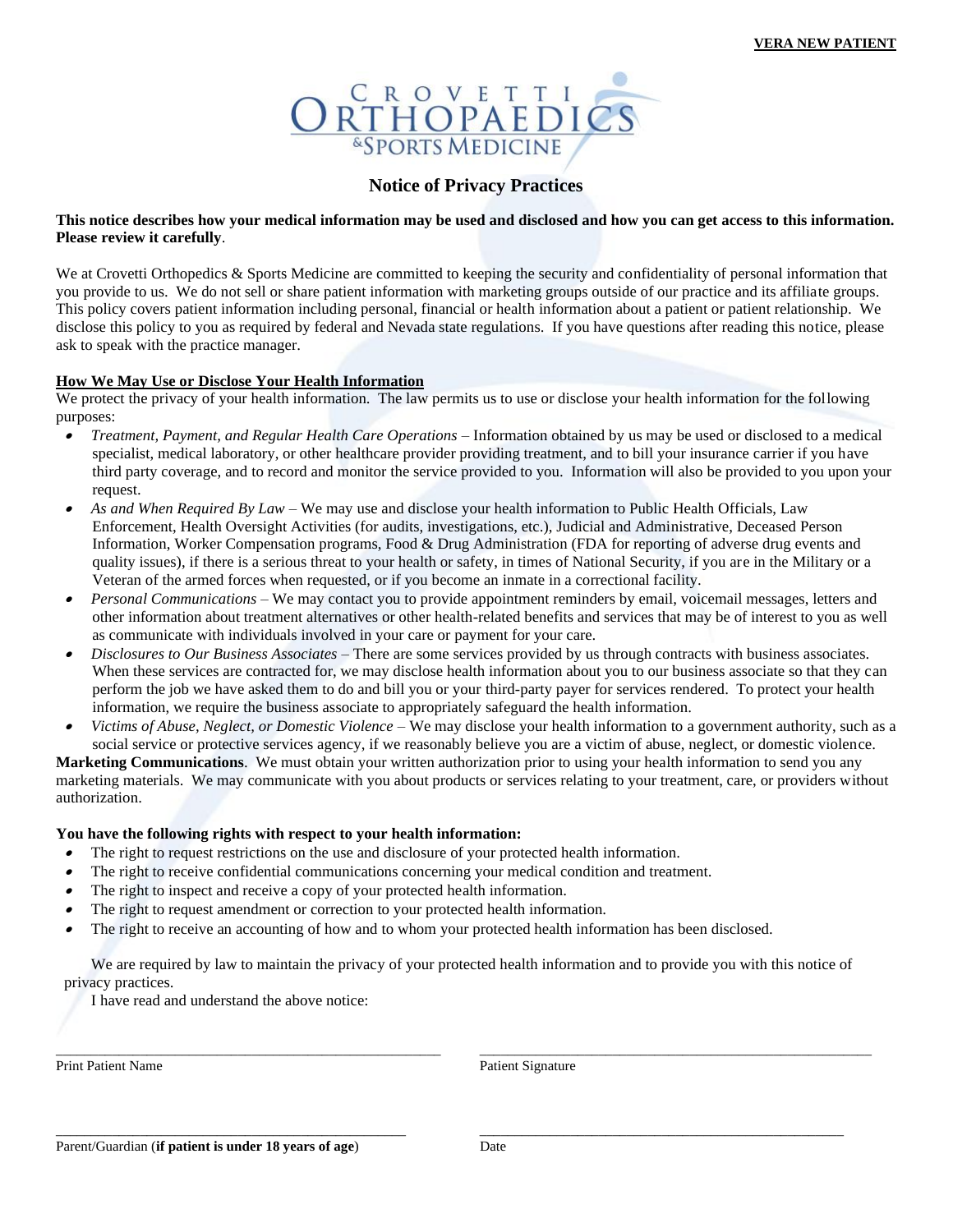

#### **PLEASE BE ADVISED OF THE FOLLOWING OFFICE/FINANCIAL POLICIES FOR CROVETTI ORTHOPAEDICS**:

The following is a statement of the financial aspect of your medical treatment which must be read and signed prior to any treatment rendered by Crovetti Orthopaedics & Sports Medicine.

**PAYMENT:** We require that your copayment be paid at time of service. We accept cash, checks, all major credit cards and Care Credit. If payment arrangements are necessary for a balance due, we require that a payment be received every 30 days. Payment on any balance due must be received in the office within 30 days regardless if formal arrangements are made. If your account is placed with our collection agency for lack of regular payments or ignored attempts for collection, you will be responsible for all collection fees, and all future office visits must be paid in full at the time of service. This same policy will be required for all accounts that have filed bankruptcy.

**PLEASE NOTE: Our office requires that you provide us with 24 hour notification to cancel appointments for office visits and MRI. You will be charged a \$30 fee for any missed office visit and a \$50 fee for MRI appointments that you fail to cancel or do not show for.**

**There is a \$20 fee charged for every form completed by our staff or physicians. This includes disability forms & FMLA forms. There is a 48 hour notice required to cancel or reschedule a procedure with Dr. Kucera; you will be charged a \$50 fee for any missed procedure with Dr. Kucera or if you fail to give a 48 hour notice to cancel or reschedule. There is a 48 hour notice required to cancel or reschedule a surgery with our orthopedic doctors; you will be charged a \$100 fee for any surgery canceled or rescheduled with our orthopedic doctors with less than 48 hours' notice.**

**INSURANCE:** We accept assignment of insurance benefits, and our billing department will file a claim with your insurance company as a courtesy. We ask that you provide us with your photo ID (driver's license or passport) and your insurance card(s) as we require proof of insurance, and so that we may obtain pertinent information that is on your insurance card(s) for authorization and billing purposes.

You are responsible to provide us with CORRECT information regarding your insurance and demographic information. You are required to inform us of any changes immediately. Your insurance policy is a contract between you and your insurance company, and you are responsible for knowing your insurance rules regarding co-pays, deductibles, co-insurance, and when a referral or prior authorization is needed for testing or surgery. Every policy is different and we cannot be responsible for knowing what every carrier covers or disallows. Please familiarize yourself with your specific insurance plan benefit. This information is available through your insurance company's plan booklet or their website.

Because of the nature of our practice, insurances frequently request information regarding treatment from the member. You are required to provide this to your insurance in a timely manner. **It is the patient's responsibility to make sure that their provider is paid for treatment received.** Please be aware that the above information is vital and you are equally responsible with Crovetti Orthopaedics & Sports Medicine to understand and confirm your insurance benefits.

#### **AGREEMENTS: In consideration of the treatment provided, the undersigned agrees:**

1. That payments under my medical insurance benefits are made to Crovetti Orthopaedics & Sports Medicine, and that COSM may provide information concerning my treatments or that of my minor child to my health insurance carrier or its agents. 2. That I agree to pay for all attorney's fees, court costs, and filing fees, including charges that may be assessed by COSM's collection agency to pursue collection of my account. They also have the right to verify employment.

3. That I have read the Financial Policy above and understand and accept the terms of this policy.

| Print Patient Name                                                                                     | Date                                                                                                                                                                                                                           |
|--------------------------------------------------------------------------------------------------------|--------------------------------------------------------------------------------------------------------------------------------------------------------------------------------------------------------------------------------|
| Signature of Patient<br>(* If patient is a minor – DO NOT SIGN – Parent or Guardian to sign next line) |                                                                                                                                                                                                                                |
| (*If patient is a minor)<br>*Relation to patient                                                       |                                                                                                                                                                                                                                |
|                                                                                                        | Date and the contract of the contract of the contract of the contract of the contract of the contract of the contract of the contract of the contract of the contract of the contract of the contract of the contract of the c |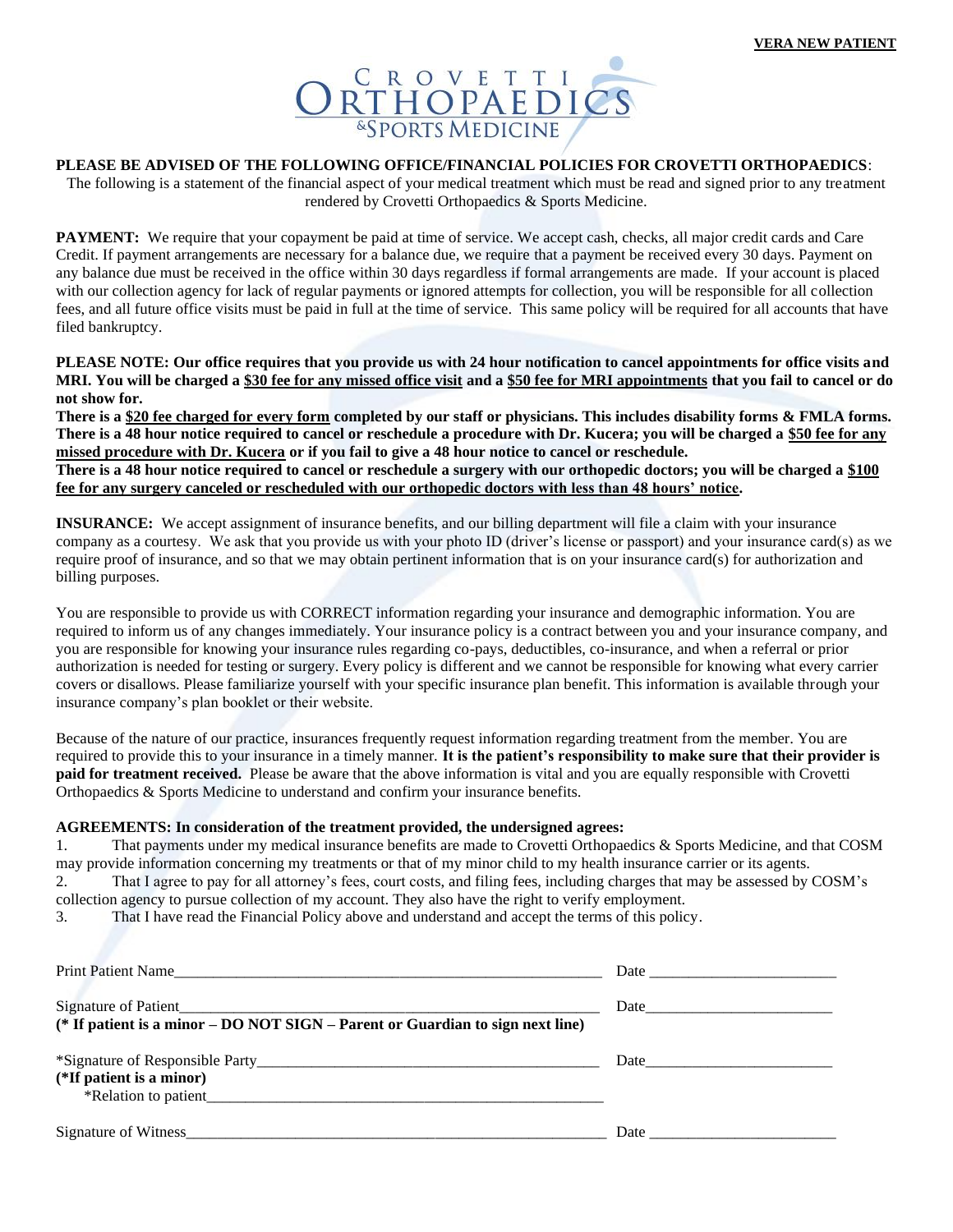# **Medical History**

| DOB:                                                                                                                                                           |
|----------------------------------------------------------------------------------------------------------------------------------------------------------------|
|                                                                                                                                                                |
|                                                                                                                                                                |
|                                                                                                                                                                |
| When did the pain begin?                                                                                                                                       |
| Was there and injury? (circle one) YES NO                                                                                                                      |
| If yes, describe the injury and when it occurred:                                                                                                              |
| Is the pain CONSTANT or INTERMITTENT? (circle one)                                                                                                             |
| Pain severity: (circle one)                                                                                                                                    |
| $3 \t 4$<br>2<br>$5\overline{)}$<br>$\overline{0}$<br>$\mathbf{1}$<br>8<br>9<br>6<br>$\overline{7}$<br>10                                                      |
| (0 being the least $-10$ being the worst)                                                                                                                      |
| Quality of pain:                                                                                                                                               |
| Sharp<br>Throbbing Numbness<br>$\vert$ Aching<br>Stabbing<br>$\mathsf{L}$<br>$\Box$ Shooting<br>$\Box$ Tender<br><b>Burning</b><br>$\Box$ Dull<br>  Electrical |
| Where is the point of maximal pain? (ie. front, back, inside, outside, deep, etc)                                                                              |
| Does the pain radiate? (circle one) YES NO                                                                                                                     |
|                                                                                                                                                                |
|                                                                                                                                                                |
| Do you have pain at rest? (circle one) YES NO Does your pain interfere with sleep? (circle one) YES NO                                                         |
|                                                                                                                                                                |
|                                                                                                                                                                |
| What have you tried for the pain? (ex: physical therapy, injections, etc): ___________________________________                                                 |
|                                                                                                                                                                |
|                                                                                                                                                                |
|                                                                                                                                                                |
|                                                                                                                                                                |
|                                                                                                                                                                |
|                                                                                                                                                                |
|                                                                                                                                                                |